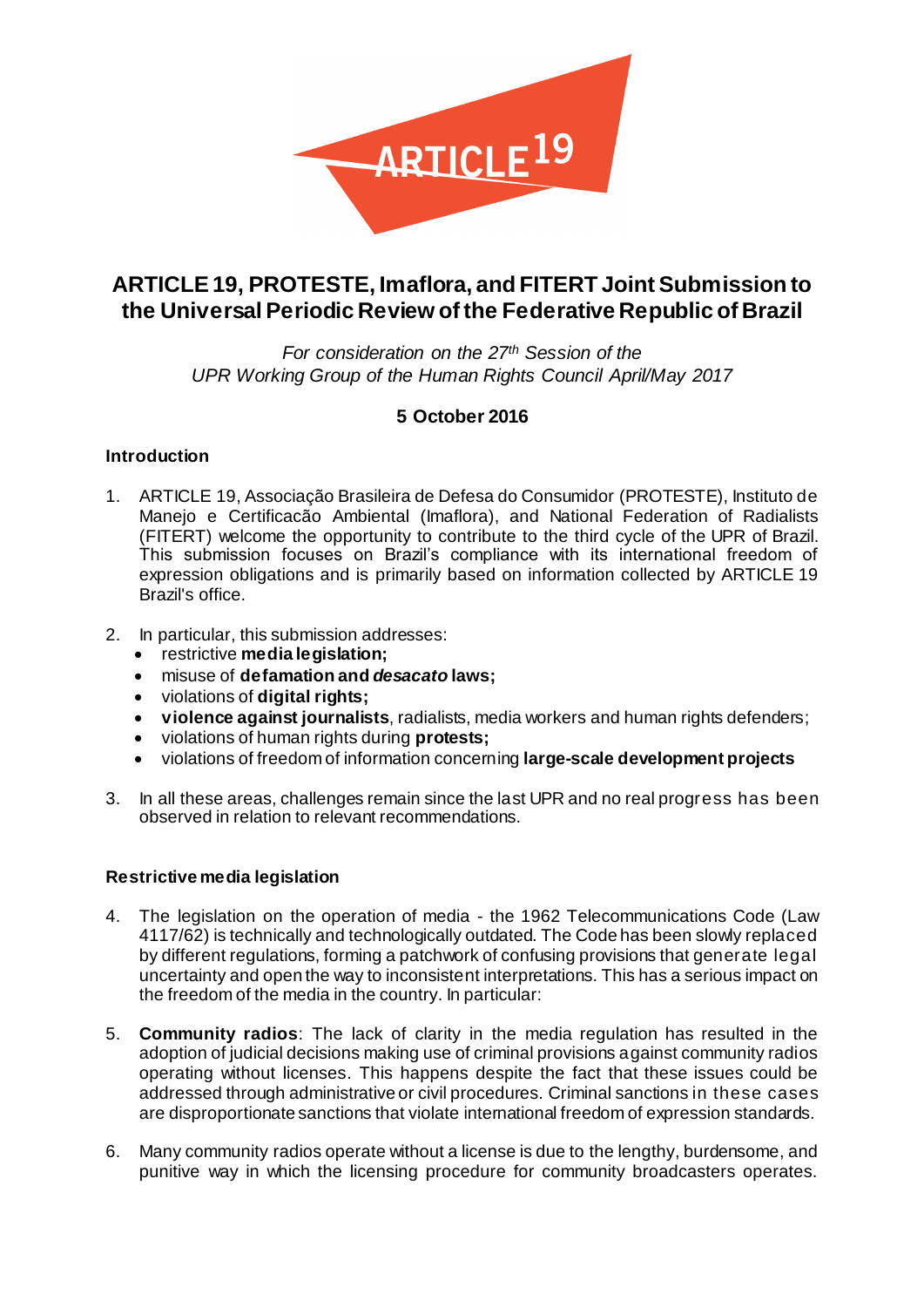Improvements to amend this process have been slow and have not sufficiently remedied the problems.

- 7. Regarding the adoption of the National Plan for Community Broadcasting Concessions by the Ministry for Communications in 2015, better coordination of the allocation of frequencies to community radios is needed to facilitate freedom of expression.
- 8. **Public service media** is still in a nascent stage, is not protected against political interventions and lacks financial autonomy. The Brazilian Communications Company (EBC) is linked to the Communications Secretariat of the Presidency and its sole shareholder being the Union, has suffered a number of challenges to its independence and financial viability. Under the applicable law, the EBC should be financed from the collection of a fee imposed on a number of different telecommunication activities (Contribuição de Fomento à Comunicação Pública). This fund, however, has been constitutionally challenged by telecommunication companies and the EBC has not had access to its resources. Since the EBC is legally barred from broadcasting advertisements and selling air time for publicity, its sustainability is greatly endangered. Recent changes in government have led to interference in the operation of EBC that is seen by many as political intervention; such as the abolition of EBC's Consultative Board and the dismissal of its Director.
- 9. **Private media**: There is a high degree of media concentration in the private media sector. Local experts point out there are 11 family business groups that control the press and broadcasting in Brazil, threatening media pluralism and diversity. Article 220 of the 1988 Constitution states that media cannot be directly or indirectly subject to monopoly or oligopoly. The Decree-Law 236 of 1967, which regulates the Telecommunications Code, also sets up some limits in ownership. These laws, however, are not duly enforced by relevant agencies.
- 10. Some private broadcasters are also accused of disseminating content that could be considered as hate speech or speech of strong discriminatory nature. However, given the absence in Brazilian legislation of an independent broadcasting regulator or similar bodies, audience protection schemes are not in place and rules adopted for the protection of children and adolescents have been questioned in their constitutionality. In practice, norms set up to ensure pluralism and respect for human rights are either not enforced or completely disregarded.
- 11. Political control of the private media is a further issue of concern. Although the Brazilian Constitution prohibits Congress representatives being granted public concessions (a specific type of public contract), 40 Congress members currently hold a TV or radio license (32 members of the lower house and eight members of the Senate). This is may lead to biased decisions concerning the allocation of frequencies, since Congress holds responsibility of approving new licenses and license renewals.

#### **Civil and criminal defamation and** *desacato*

12. The use of *desacato,* criminal defamation, calumny, and slander continues to be a matter of concern. In our experience, in the majority of these cases, the plaintiff is a public official or authority. For example, in early 2016, 2 adolescents from small towns in Sao Paulo and Ceara regions were taken into custody for criticising police behaviour in social media posts, despite the fact that none of them mentioned a particular police officer, but simply expressed criticism against the institution. Defamation and related offences should be decriminalised and replaced with civil remedies.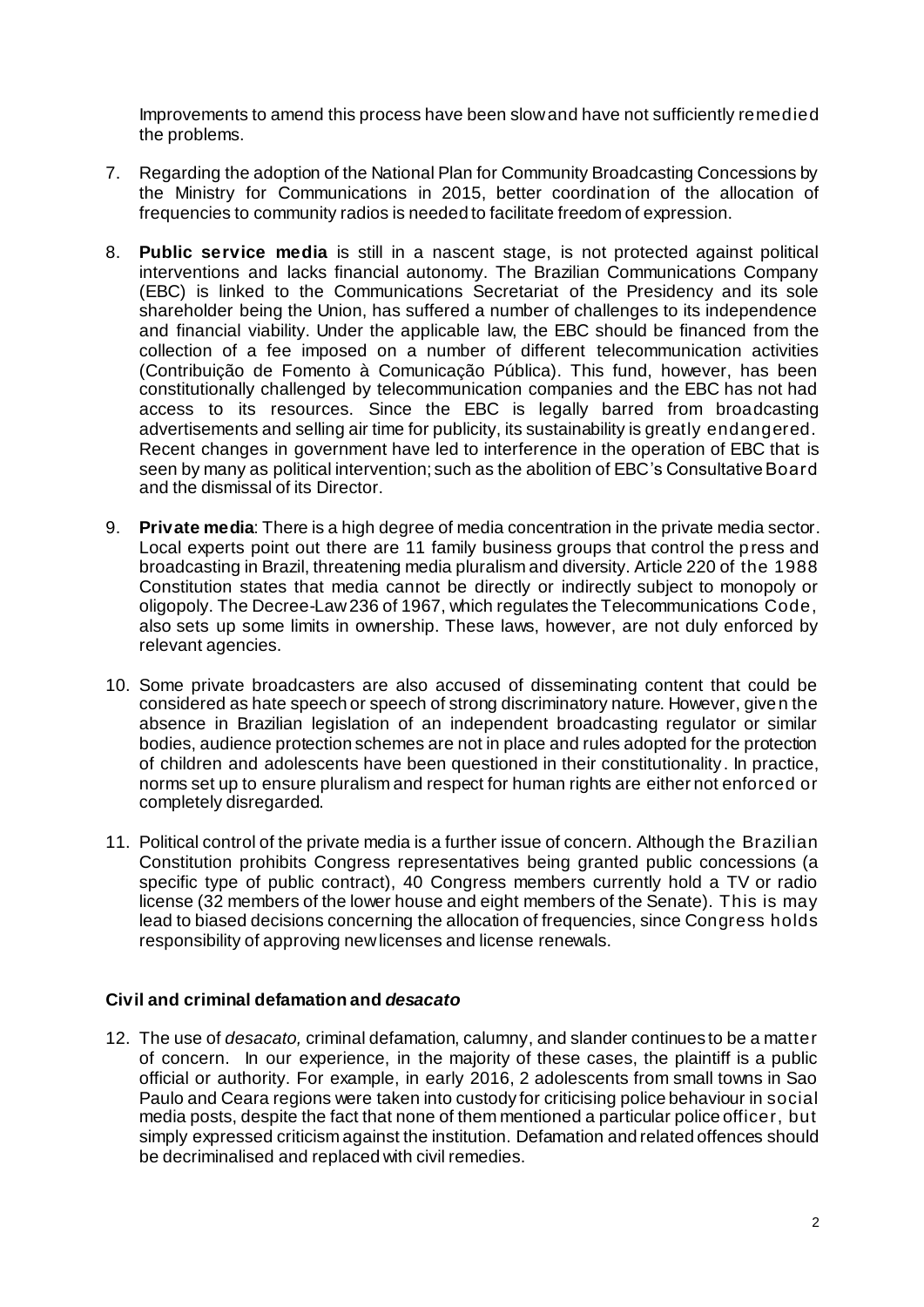- 13. At the same time, various aspects of civil defamation laws violate the right to freedom of expression, in particular (i) the lack of a ceiling and clear methodology for setting up indemnification amounts; (ii) the use of injunctions and provisional decisions amounting to prior censorship; and (iii) the fact that most cases refer to criticism of corruption and other irregularities involving public officials. These laws are also often used to silence independent reporting by journalists/bloggers, for example in the case of Jose Maria Portilho, Leonardo Sakamoto, Paulo Henrique Amorim and others.
- 14. Trademark and copyright laws have also increasingly been used to silence criticism. For example, in Recife, for an artist was sued for publishing a cartoon criticising a local reurbanisation project and featuring logos of the four companies involved in the project.

# **Digital rights**

- 15. In 2014, Brazil adopted *Marco Civil da Internet (Marco Civil)* a progressive legislation aimed at the protection of rights on the Internet. This was a positive development and included the participation of civil society. However, the implementation of the law has been inadequate. The lack of knowledge on digital issues contributes to serious limitations to its enforcement by courts.
- 16. In 2015 and 2016, courts authorised blocking of mobile telephone application, Whatsapp four times throughout Brazil, because Whatsapp refused to provide access the users' conversations for criminal investigation purposes. No consideration was given to the proportionality of sanctions and the rights of a significant number of Whatsapp users in Brazil that had their primary means of communication interrupted for several hours.
- 17. There have been several proposals to revise the *Marco Civil* allegedly to improve security of online interactions. These include overbroad blocking orders of certain content considered illegal, prohibiting online anonymity, and expanding permissible grounds for accessing personal data in case of investigations. These proposals aim to legitimise some practices that the law enforcement has been using already, in particular during events such as the Football World Cup and the Olympic Games when Brazilian security and intelligence forces actively monitored social media, particularly targetting social movements, and used different software to map communications in cyberspace.
- 18. Further, some public institutions, such as the Federal Police, have reportedly negotiated with companies, such as the Italian Hacking Team and the Israeli Elbit Systems, to acquire their products for use in Brazil. Both companies face serious accusations from international organisations and human rights defenders.
- 19. The protection of privacy through the adoption of a law on personal data has been a demand of civil society in Brazil for a number of years. The lack of dedicated legislation continues to be a concern, particularly with the expansion of Internet users and the unrestricted collection of data online. Currently, many Bills are pending revision by Congress. It is urgent that Brazil adopt a law that accords to international human rights standards regarding data protection and privacy.
- 20. Access to the internet remains a concern in Brazil, as reportedly only 51% of Brazilian homes have access to the internet, while 31% of the connected homes do not have a broadband connection. Further, 67% have to pay more than BRL\$50 (approximately USD\$15) for their internet connection that is usually slow and inefficient. Public policy to address the issue of access has been inadequate (the low cost internet service plans originally designed are very limited and difficult to acquire). This resulted in an announcement of Facebook in 2015 to implement its Internet.org project in Brazil to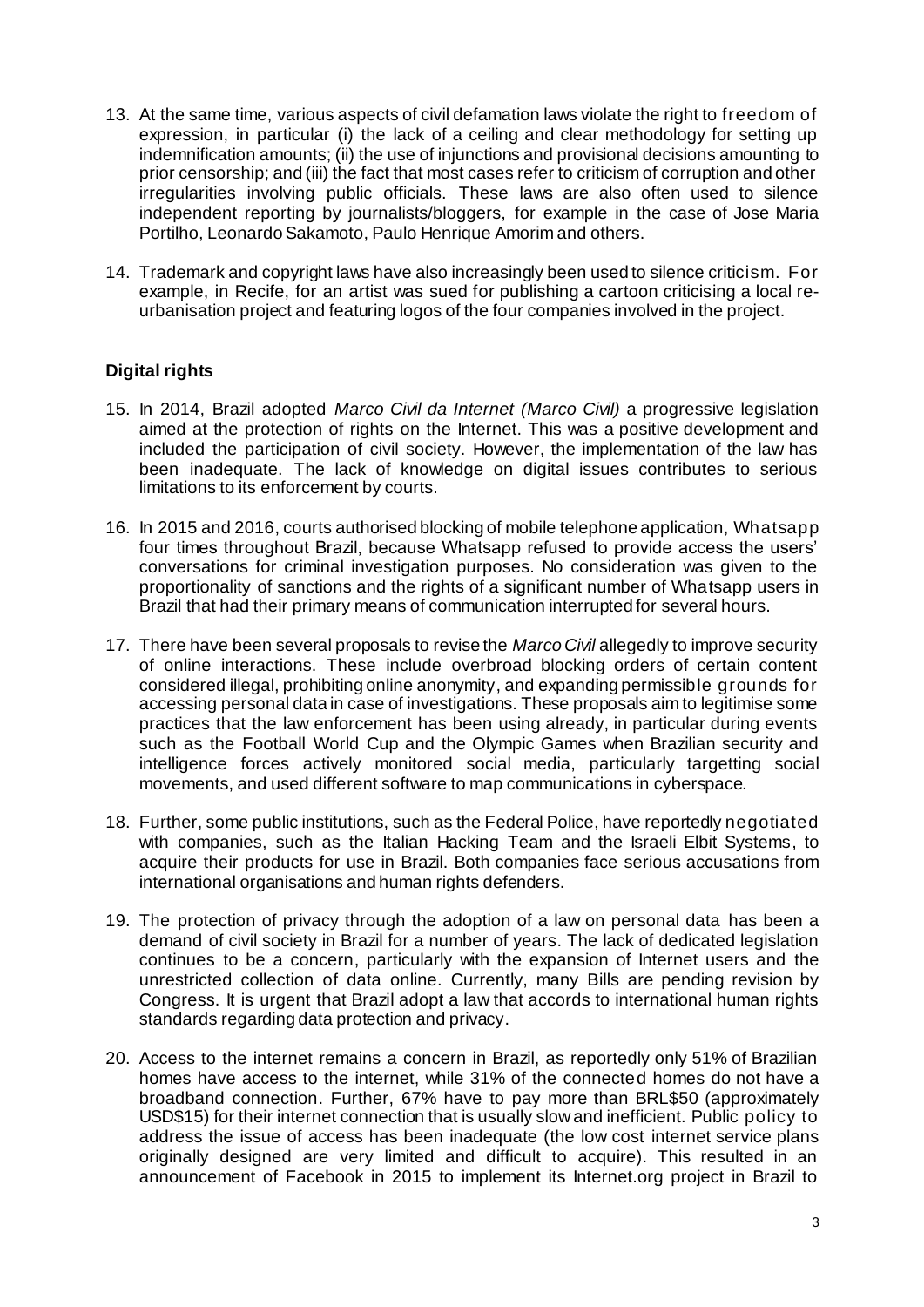provide certain content free of charge to poor communities; however, this would seriously violate net neutrality rules of the Marco Civil and also reduces the free flow of information. The plan seems to have been abandoned for the time being.

- 21. There are concerns regarding the role of private internet companies in "censoring" online content. Private censorship has become a frequent issue, especially for communicators and human rights defenders who use social media for the exercise of their activism.
- 22. The Teatro Oficina, a traditional theatre group of São Paulo, is known for its experimental and daring style. On August 7th, its Facebok page was blocked by the platform administrator because of a picture that contained a woman showing her naked breast. Along with the blocking notice, Facebook sent a message that allowed the page owners to appeal the decision, recommending that they should delete any other material that could be infringing the terms of use of the platform before appealing. Teatro Oficina removed content. However, their page was not restored. The page has since been removed completely with no chance of recovery, forcing the group to create a new page. The group used to have 33,000 followers on their old page and now has only 7,000 followers.
- 23. In April, 2015, the Brazilian Ministry of Culture posted a turn of the century image of an indigenous Brazilian couple, members of the Botocudos people, as a marketing action to launch of the Portal Brasiliana Fotográfica website which gives access to historical images from the nineteenth and twentieth centuries, including the censored image. The Ministry argued that if the indigenous people can't be shown as they are, the platform is denying them the right of being who they are, and that it violates several constitutional rights, including indigenous cultural rights. The Ministry is currently suing Facebook.

### **Protests**

- 24. There has been increase in protests around the country, in particular as response to large scale events (the Football World Cup and the Olympic Games) and related corruption and unaccountable decision-making. The state's response to these has been repression and violence: thousands of arbitrary arrests; preventive detention and prior restraint, including restrictions of journalists. Police have used excessive force against demonstrators, including highly indiscriminate use of less lethal weapons. Police accountability has been lacking as a large number of police officers either remove their identification or have refused to identify themselves when asked during protests.
- 25. Simultaneously, several Bills have been proposed in Congress to criminalise demonstrations, including increasing the penalty for crimes related to property damage and assaults which occur during demonstrations, the criminalisation of the use of masks in protests, and the blocking of public roads.
- 26. Further, there have been attempts to increase the penalties under the Anti-Terrorism Law and apply these to protests. Despite some changes, the Anti-Terrorism law still presents substantial risk to the right to protest and to social movements' freedom of assembly.

#### **Violence against journalists, radialists, and other media workers**

27. Violence against journalists, radialists, and others who exercise their right to freedom of expression have increased. For example, in 2015, the number of violations incr eased by 67% in comparison to 2014. Our monitoring shows that 121 communicators were murdered, faced attempted murder, received death threats, or were kidnapped, between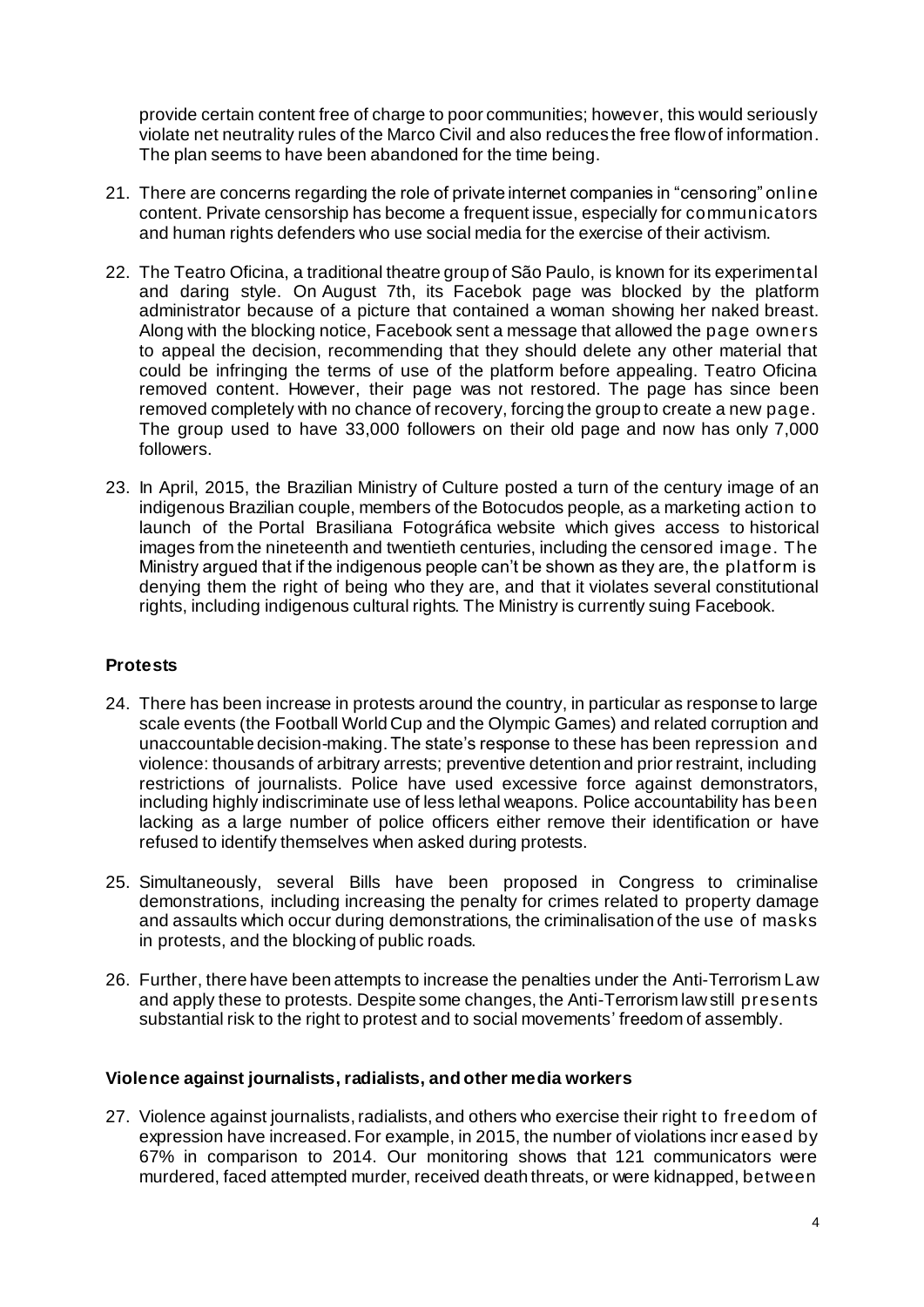2012 and 2015; in particular homicides doubled in 2015 (with 6 communicators murdered). In 2016, we have already received reports of 28 death threats, 10 attempted murders and 8 murders of journalists.

- 28. In the midst of this crisis, the federal government reduced substantially the operation of the Protection Programme for Human Rights Defenders. The formerly autonomous Human Rights Secretariat that was in charge of it, is now under the control of the Ministry of Justice. This programme, despite its deficiencies, was the sole initiative by the government to provide preventive and protection measures to activists at risk. Since the federal programme has been halted, only very limited preventive or protective measures are provided in an *ad hoc* manner.
- 29. Impunity is a major factor that indirectly promotes violence against journalists, radialists and other media workers. Police investigations of violence against communicators is inadequate and there is a lack political will to bring perpetrators and instigators to justice.
- 30. ARTICLE 19 has documented that up to January 2016, there has been no significant progress in 62% of the cases investigated in 2015. This is particularly concerning since often, those responsible for violence are often alleged to be public officials. In 2015, public officials were suspected of being the perpetrators in 49% of cases. Local authorities' implicated involvement in the crimes demonstrates the poor ability of the institutions to carry out complete investigations.
- 31. The lack of an effective response to the violations contributes to an escalation of violence with violations in many situations becoming even more serious over time. In 2015, the data shows the same trend as previously, with 80% of the victimised communicators being those who had already suffered violations in the past. In an analysis of murder cases alone, the data is shocking with 100% of the victims having been previously victim of a violation.
- 32. The Judiciary has also an important role, as evidenced by the case of Brazilian photographer Alexandro da Silveira (known as Alex Silva) who lost the sight of an eye after being shot with a rubber bullet by military police while covering a demonstration in São Paulo in 2000. The original decision to award him compensation was revoked when the Court of Justice of the State of São Paulo found that the injury was not prov ed to be due to police action and that Silveira should be responsible for any damage incurred for choosing to continue to cover the demonstration as a journalist during a police crackdown.
- 33. Recently, on August 6 2016, a new court decision denied redress to photojournalist Sérgio Silva for serious injuries inflicted by an unlawfully discharged rubber bullet while he covered a 2013 protest in Sao Paulo. Placing responsibility on a journalist for reporting a dangerous situation, rather than on the authorities for violating the law, signals impunity to military police in Brazil, who routinely use excessive and unlawful force against protesters, without regard to the rights of journalists or protesters.
- 34. According to ARTICLE 19's monitoring, in the majority, cases of violence against journalists, radialists and other media workers, relates to the publication of investigative pieces on corruption or other irregular behaviour by public authorities. Additionally, most activists killed worked on land-related causes. ARTICLE 19 has reported human rights violations from murder and physical attacks to arbitrary detention and surveillance, often linked to business interests of extractive industries and the State. Mining and construction projects implemented at the cost of local communities and the environment. Absence of transparency and a lack concern for the environment are major issues.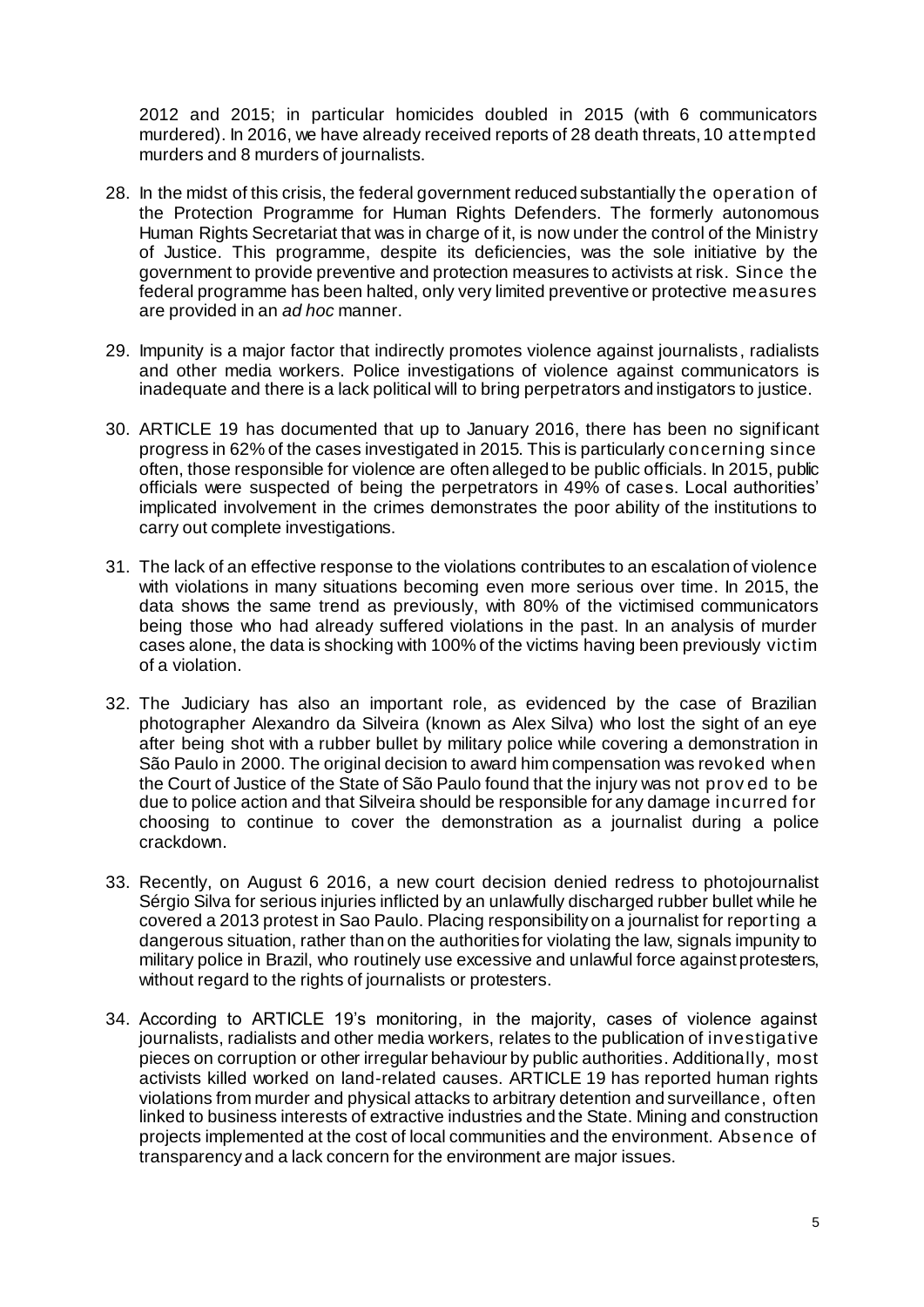- 35. Latin America is, by far, the most dangerous region of the world for environmental human rights defenders, many of whom are indigenous leaders or come from indigenous communities. The persistent human rights violations targeting indigenous peoples are caused by resource exploitation, and increasing numbers of large-scale and megadevelopment projects in Latin American countries.
- 36. Of the recorded killings of environmental human rights defenders in 35 countries by Global Witness, the death toll in Brazil accounts for just under half of the recorded killings (448 out of 908). According to CPT (Comissão Pastoral da Terra), an organisation which works on land conflicts, the rural scenario in Brazil is critical. In 2015, there were 50 deaths, 144 people threatened and 59 attempted murders in cases of land conflict. The states of Rondônia, Pará and Maranhão concentrate 90% of those cases. From 2010 to 2015, there were 219 deaths and 300 attempted murders in the country related to land conflicts. Less than 6% of those cases were investigated. Brazilian NGO CIMI reported 97 murders of indigenous individuals in 2013 and 70 in 2014. The Brazilian Human Rights Defenders Committee has already reported more than 45 deaths related to land conflict in Brazil in 2016 so far.

### **Access to public information and large development projects**

- 37. In 2011 an Access to Public Information Law was passed and entered into force in May 2012. The law is progressive in many of its provisions and represents a significant step forward in the realisation of the right to information in Brazil. Currently, the Federal Executive electronic systems receives an average of 9,711 information requests each month, and has received so far more than 500,000 requests since the Law entered into force. Other instances and levels of government that monitor the number of requests in general point out to a constant increment in the use of the Access to Information Law. Despite progress seen especially at the Federal Executive, implementation continues to be a challenge, in particular at the local level or in relation to sensitive areas, such as environmental issues and public security.
- 38. Brazil continues to invest heavily in a number of development projects. In urban areas these projects refer, for example, to urban renovation and beautification, and infrastructure related to international sports events, such as the Confederations and the Football World Cups and the Olympic Games. In rural areas, many of such projects relate to the construction of roads, ports and dams for the production of electricity. Typically, throughout the country, large development projects are approved in indigenous lands irrespective of prior and informed consent, or carried out without proper consultation with affected communities, despite their significant social and environmental impact. In general, the severe effects of such projects are disproportionately imposed on poor and marginalised communities.
- 39. ARTICLE 19's monitoring shows that many development projects have resulted in serious violations of freedom of expression and information rights. In the case of indigenous communities, proper consultations - as determined by ILO Convention 169 – are rarely if ever organized before the beginning of the project. It is common for affected communities to be denied complete and significant information about the projects, including in relation to displacement and severe deterioration of environmental conditions. Public hearings are called with insufficient prior notice and documents and reports are provided in format and language that may be inaccessible to many of those that will be affected. There is no space for true participation by civil society in the environmental licensing procedures. In some cases, ARTICLE 19 received reports of community leaders threatened for speaking out against this situation and opposing the implementation of projects.